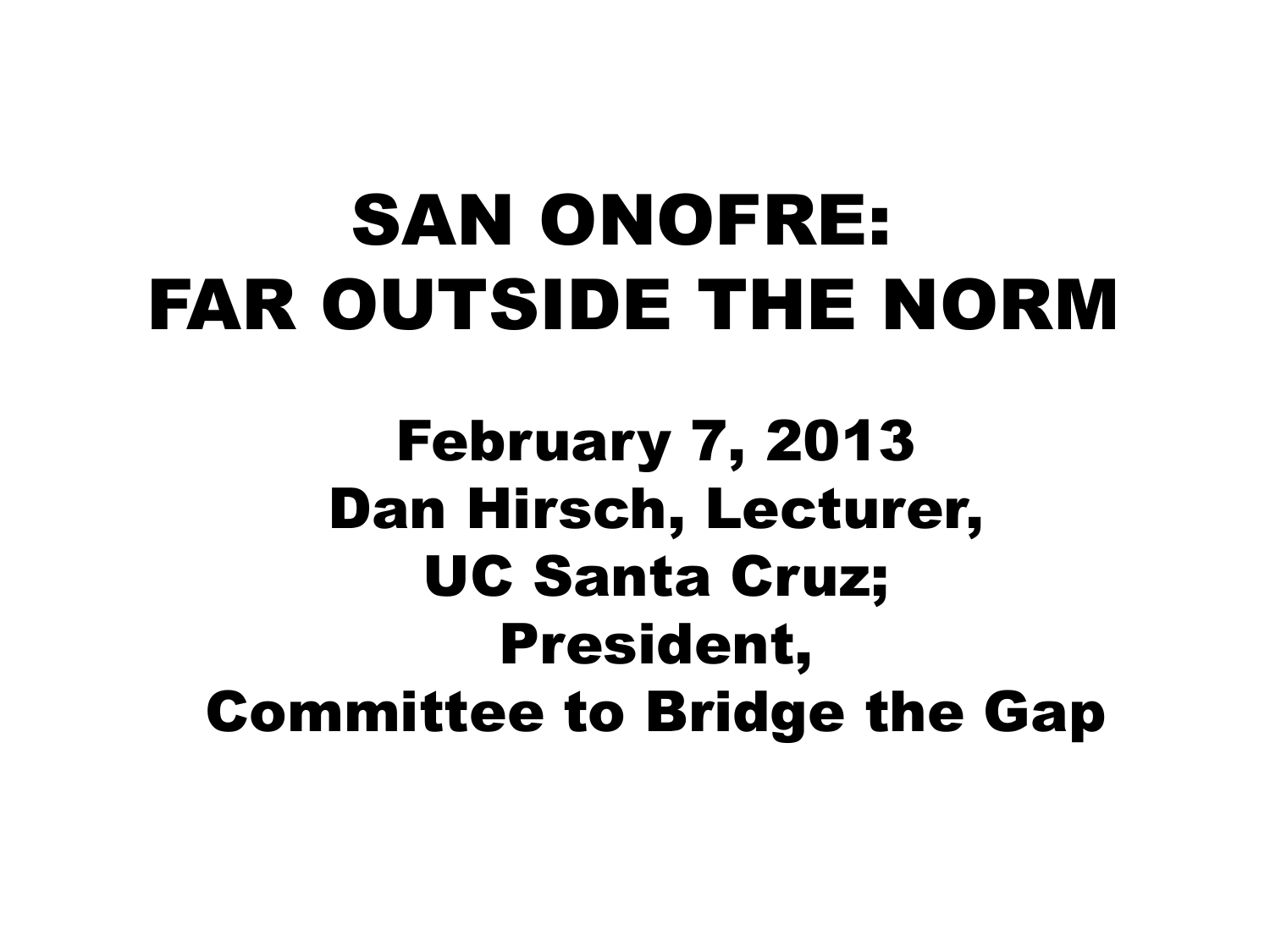Note: The views presented here are those of the author and do not necessarily represent those of UCSC or CBG.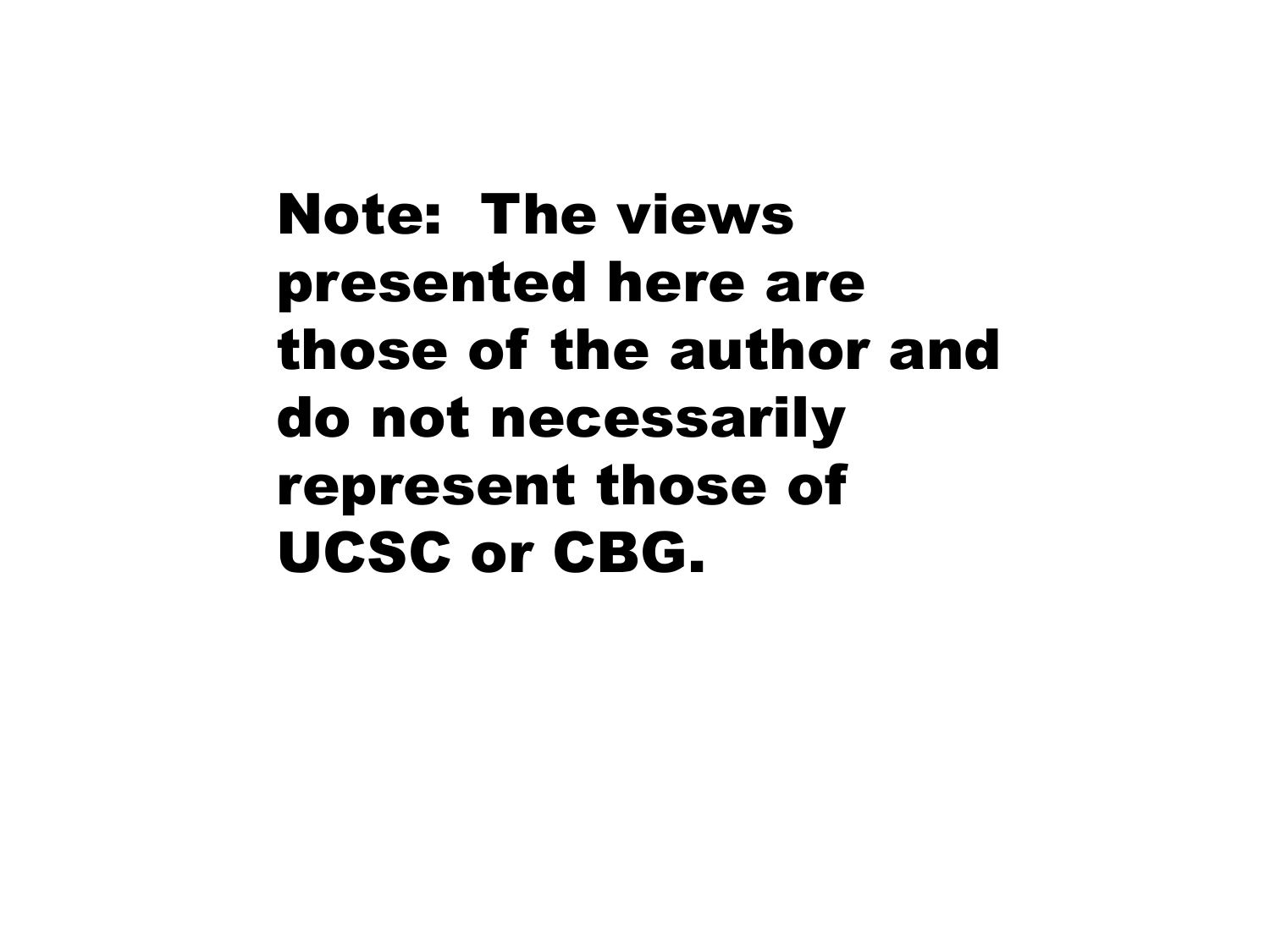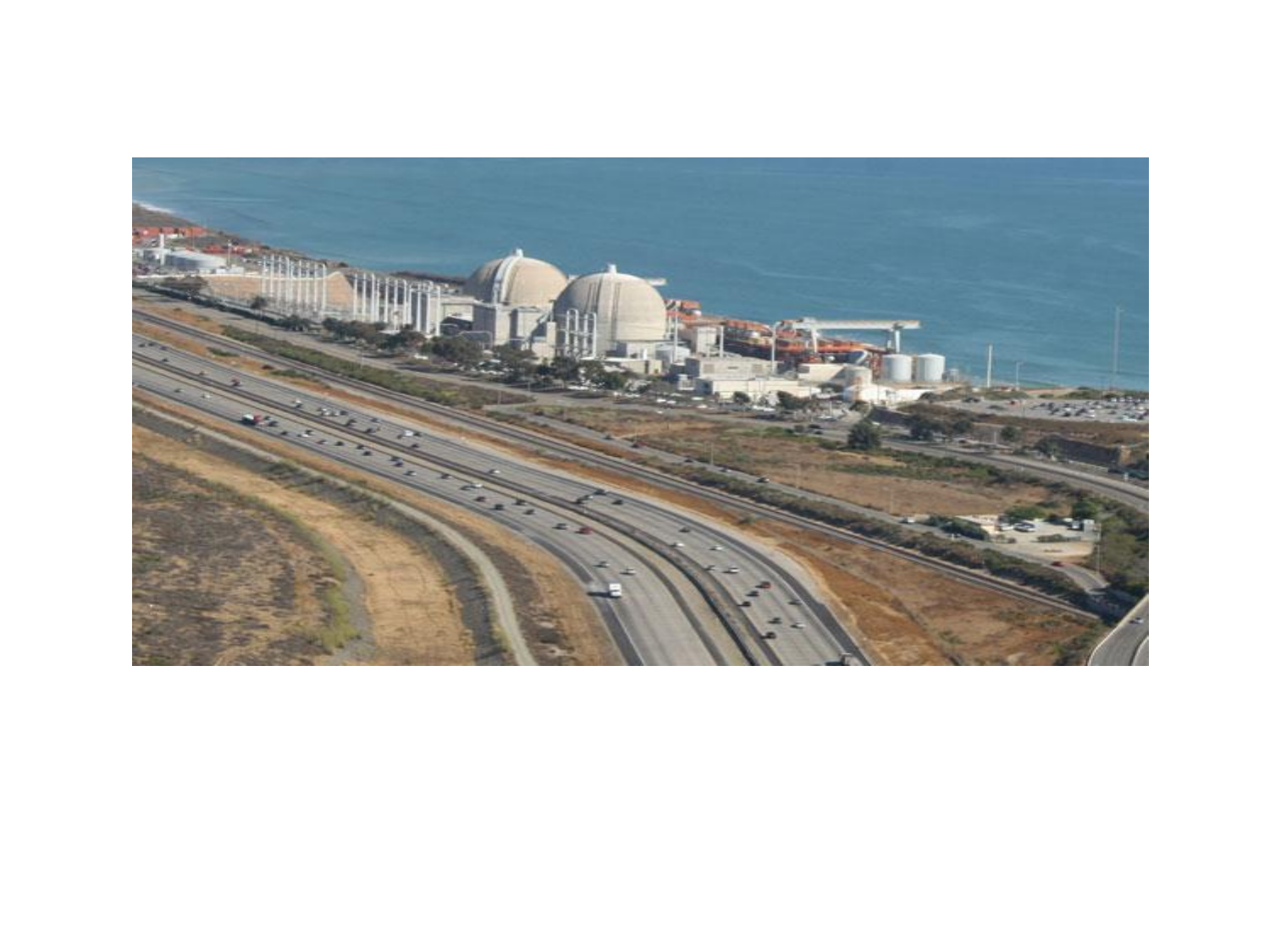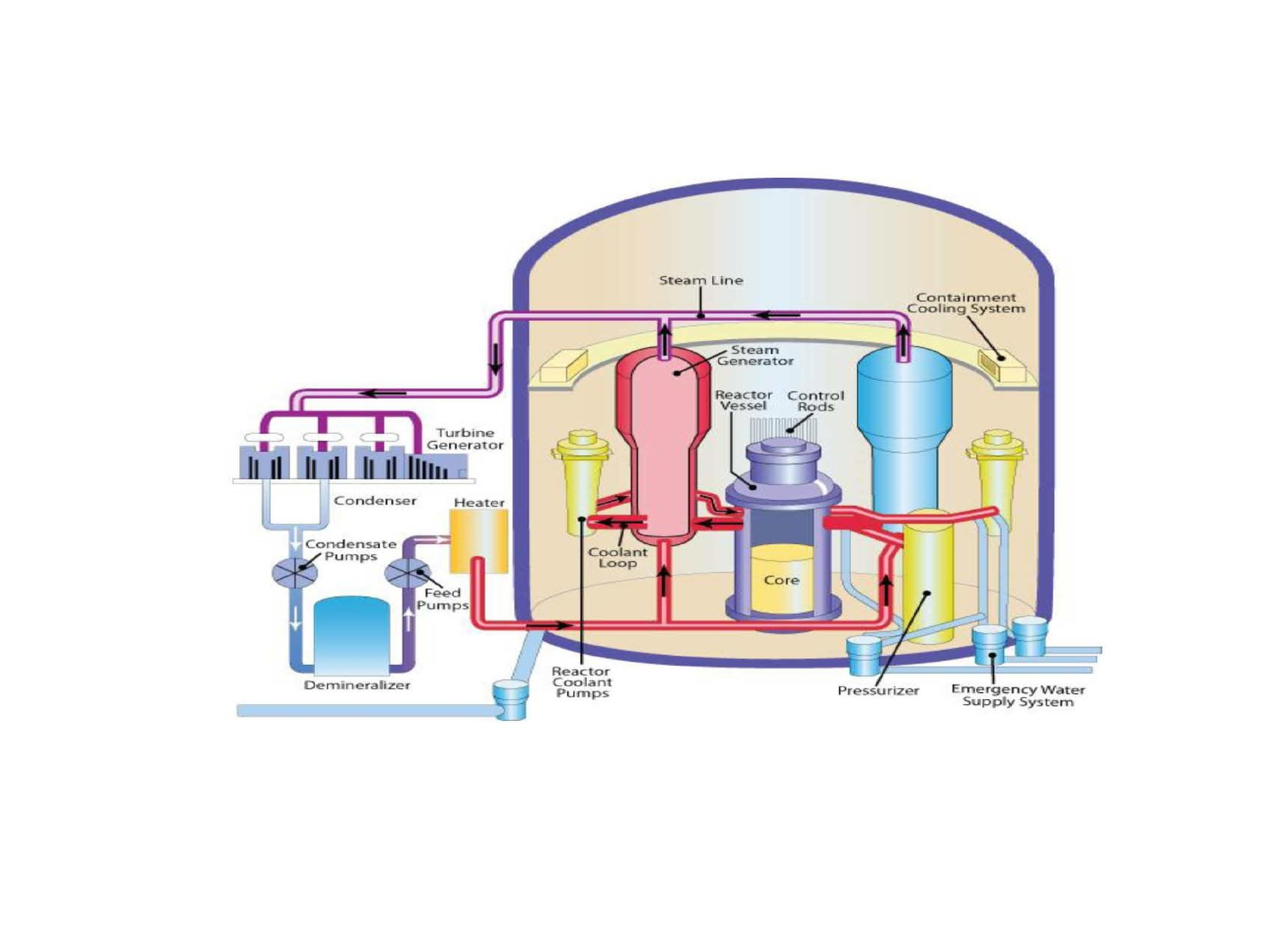

#### Figure 1 San Onofre Replacement Steam Generator Schematic

Source: NRCiii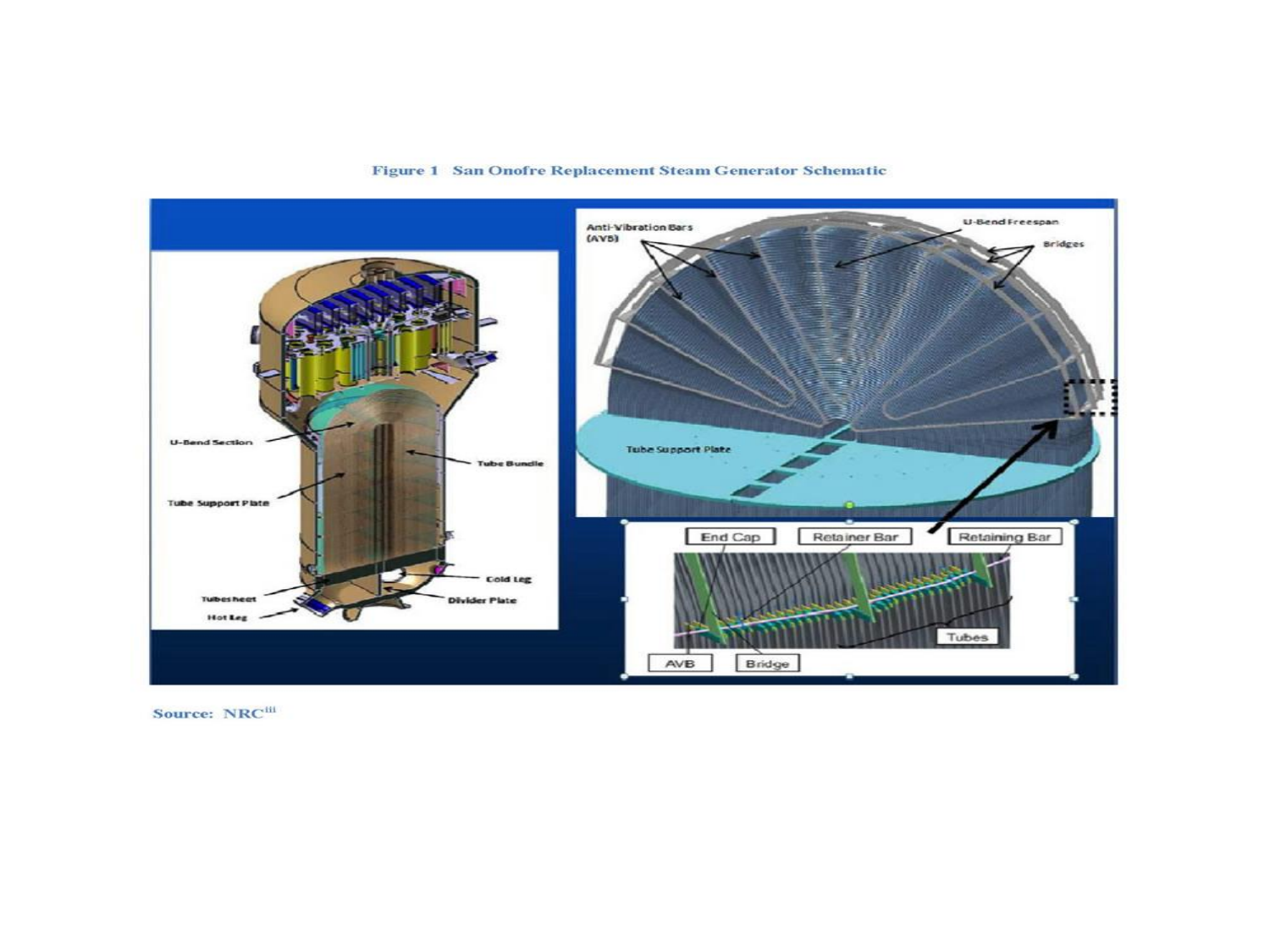#### EDISON MAKES TWO CLAIMS TO SUPPORT ITS REQUEST FOR RESTARTING UNIT 2.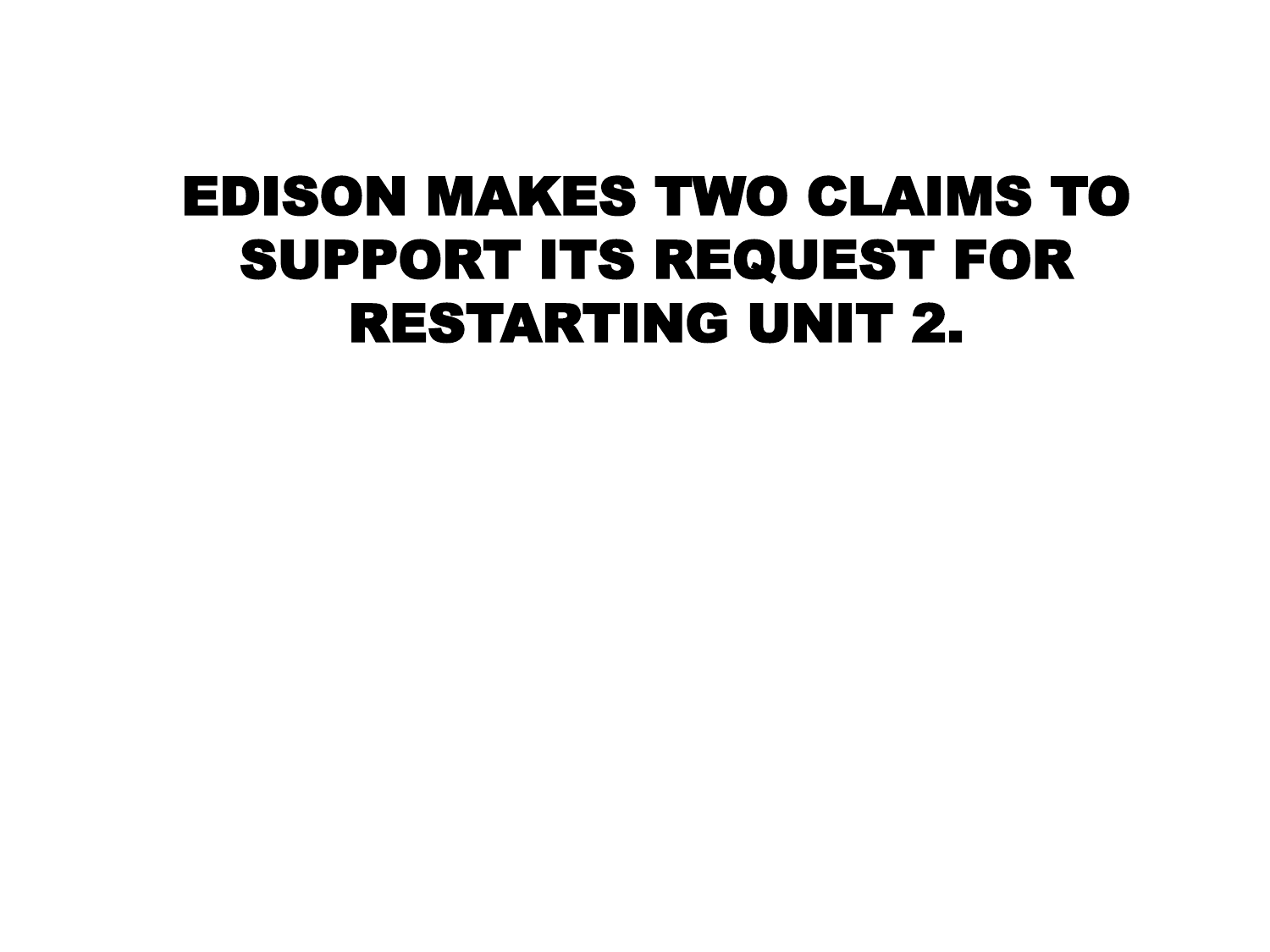FIRST: "The wear in Unit 2 is far less extensive than the wear in Unit 3" and "Unit 3 had more than 300 tubes with the unexpected tube-to-tube wear; Unit 2 only had two tubes exhibiting minor tube-to-tube wear."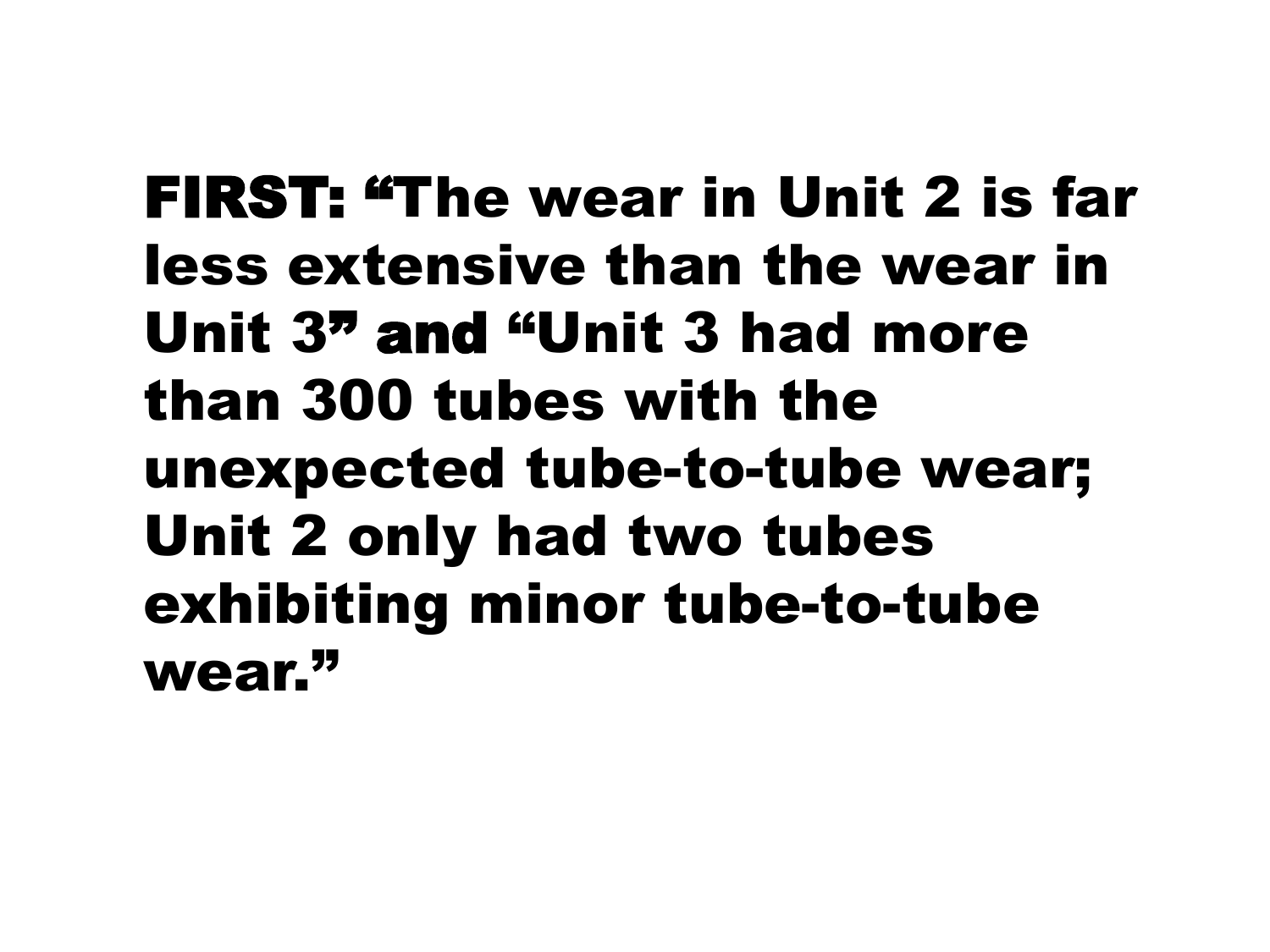#### **SONGS Unit 2 Steam Generators Wear Depths Summary**

| <b>Steam Generator</b><br>SG2E88 (Through-<br><b>Wall Wear</b> | <b>Anti-Vibration</b><br>Bar | <b>Tube Support</b><br>Plate | Tube-to-<br><b>Tube Wear</b> | <b>Retainer</b><br>Bar | Foreign<br>Object | Total<br>Indications | <b>Tubes with</b><br><b>Indications</b><br><b>Jout of 9727</b><br>total per SG1 |
|----------------------------------------------------------------|------------------------------|------------------------------|------------------------------|------------------------|-------------------|----------------------|---------------------------------------------------------------------------------|
| $\geq$ 50%                                                     |                              |                              | υ                            |                        |                   |                      |                                                                                 |
| $35 - 49%$                                                     |                              |                              |                              |                        |                   |                      |                                                                                 |
| $20 - 34%$                                                     | 86                           |                              |                              |                        |                   | 86                   | 74                                                                              |
| $10 - 19%$                                                     | 705                          | 108                          |                              |                        |                   | 813                  | 406                                                                             |
| < 10%                                                          | 964                          | 117                          |                              |                        |                   | 1081                 | 600                                                                             |
| TOTAL                                                          | 1757                         | 225                          | ۰                            |                        |                   | 1984                 | <b>734*</b>                                                                     |

| <b>Anti-Vibration</b><br>Bar | <b>Tube Support</b><br>Plate | Tube-to-<br><b>Tube Wear</b> | <b>Retainer</b><br>Bar | Foreign<br><b>Object</b> | <b>Total</b><br><b>Indications</b> | <b>Tubes with</b><br><b>Indications</b><br>(out of 9727<br>total per SGI |
|------------------------------|------------------------------|------------------------------|------------------------|--------------------------|------------------------------------|--------------------------------------------------------------------------|
|                              |                              |                              |                        |                          |                                    |                                                                          |
|                              |                              |                              |                        |                          |                                    |                                                                          |
| 78                           |                              |                              |                        |                          | 82                                 | 67                                                                       |
| 1014                         |                              |                              |                        |                          | 1101                               | 496                                                                      |
| 1499                         |                              |                              |                        |                          | 1552                               | 768                                                                      |
| 2591                         |                              |                              |                        |                          | 2737                               | $861*$                                                                   |
|                              |                              |                              | 85<br>53<br>139        |                          |                                    |                                                                          |

\* This value is the number of tubes with wear indications of any depth and at any location. Since many tubes have indications in more than one depth and location, the total number of tubes is less than the total number of indiations. Source: NRC<sup>IX</sup>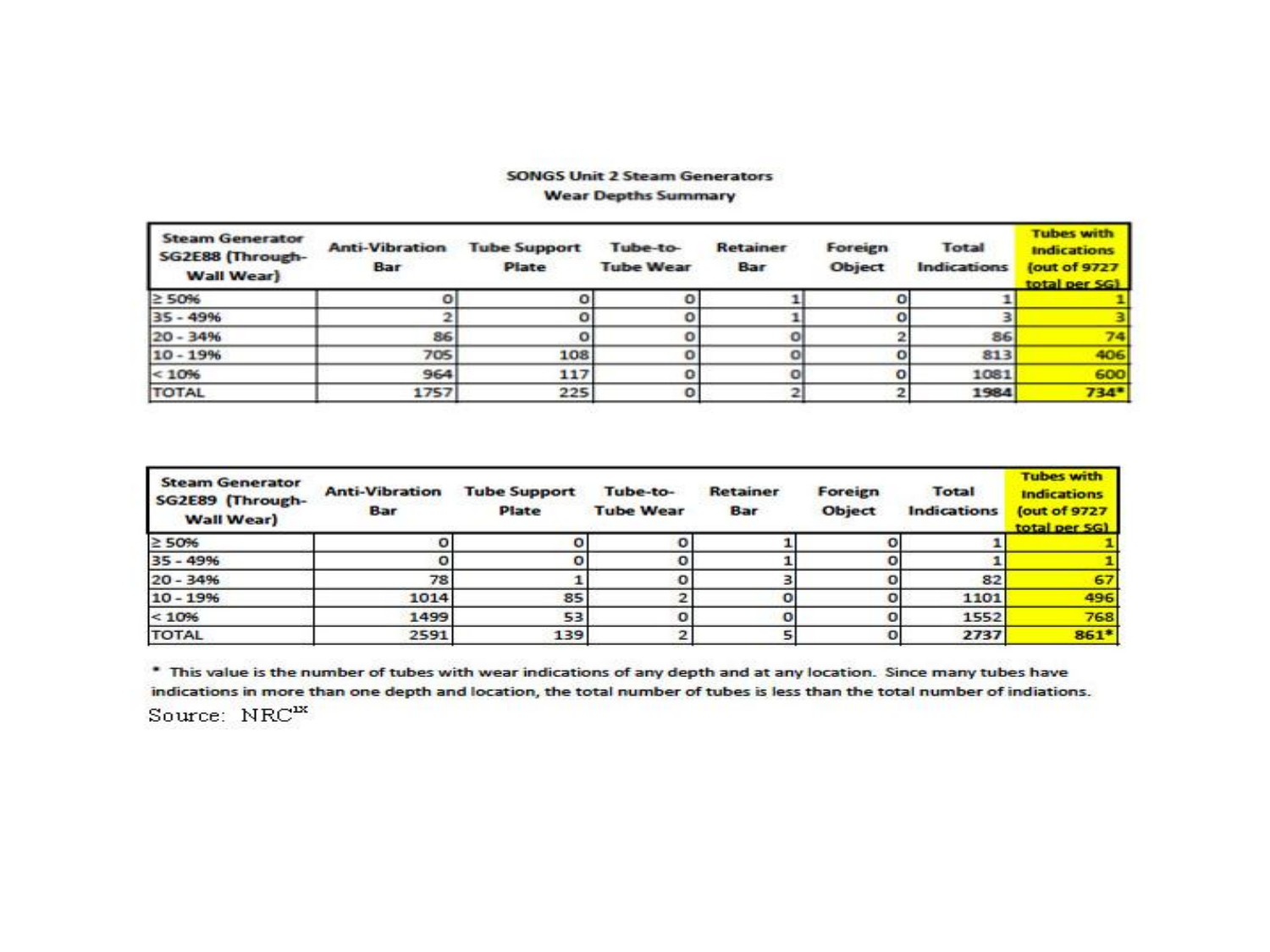#### **SONGS Unit 3 Steam Generators Wear Depths Summary**

| <b>Steam Generator</b><br>SG3E88 (Through-<br>Wall Weart | <b>Anti-Vibration</b><br>Bar | Plate | Tube Support Tube-to-Tube<br><b>Wear</b> | Retainer<br>Bar | Foreign<br><b>Object</b> | Total<br>Indications | Tubes with<br><b>Indications</b><br>lout of 9727<br>total per SGI |
|----------------------------------------------------------|------------------------------|-------|------------------------------------------|-----------------|--------------------------|----------------------|-------------------------------------------------------------------|
| 2.50%                                                    | ۰                            | 117   | 48                                       |                 |                          | 165                  | 74                                                                |
| $35 - 49%$                                               |                              | 217   | 116                                      |                 |                          | 338                  | 119                                                               |
| $20 - 34%$                                               | 156                          | 506   | 134                                      |                 |                          | 797                  | 197                                                               |
| $10 - 19%$                                               | 1380                         | 542   | 98                                       | ٥               |                          | 2020                 | 554                                                               |
| $< 10\%$                                                 | 1818                         | 55    | 11                                       |                 |                          | 1884                 | 817                                                               |
| <b>TOTAL</b>                                             | 3357                         | 1437  | 407                                      |                 |                          | 5204                 | $919*$                                                            |
|                                                          |                              |       |                                          |                 |                          |                      |                                                                   |

| <b>Steam Generator</b><br>SG3E89 (Through-<br>Wall Wear) | <b>Anti-Vibration</b><br>Bar | Plate | <b>Tube Support Tube-to-Tube Retainer</b><br>Wear | Bar | Foreign<br>Object | Total<br>Indications | <b>Tubes with</b><br><b>Indications</b><br>fout of 9727<br>total per SGI |
|----------------------------------------------------------|------------------------------|-------|---------------------------------------------------|-----|-------------------|----------------------|--------------------------------------------------------------------------|
| $\geq 50\%$                                              |                              | 91    | 26                                                |     |                   | 117                  | 60                                                                       |
| $35 - 49%$                                               | $\circ$                      | 252   | 102                                               |     |                   | 355                  | 128                                                                      |
| $20 - 34%$                                               | 45                           | 487   | 215                                               |     |                   | 747                  | 175                                                                      |
| $10 - 19%$                                               | 940                          | 590   | 72                                                |     |                   | 1602                 | 450                                                                      |
| < 10%                                                    | 2164                         | 94    |                                                   |     |                   | 2259                 | 838                                                                      |
| <b>TOTAL</b>                                             | 3149                         | 1514  | 416                                               |     |                   | 5080                 | <b>887*</b>                                                              |

\* This value is the number of tubes with wear indications at any depth and at any location. Since many tubes have indications in more than one depth and locations, the total number of tubes is less than the total number of indications.

Source: NRC<sup>x</sup>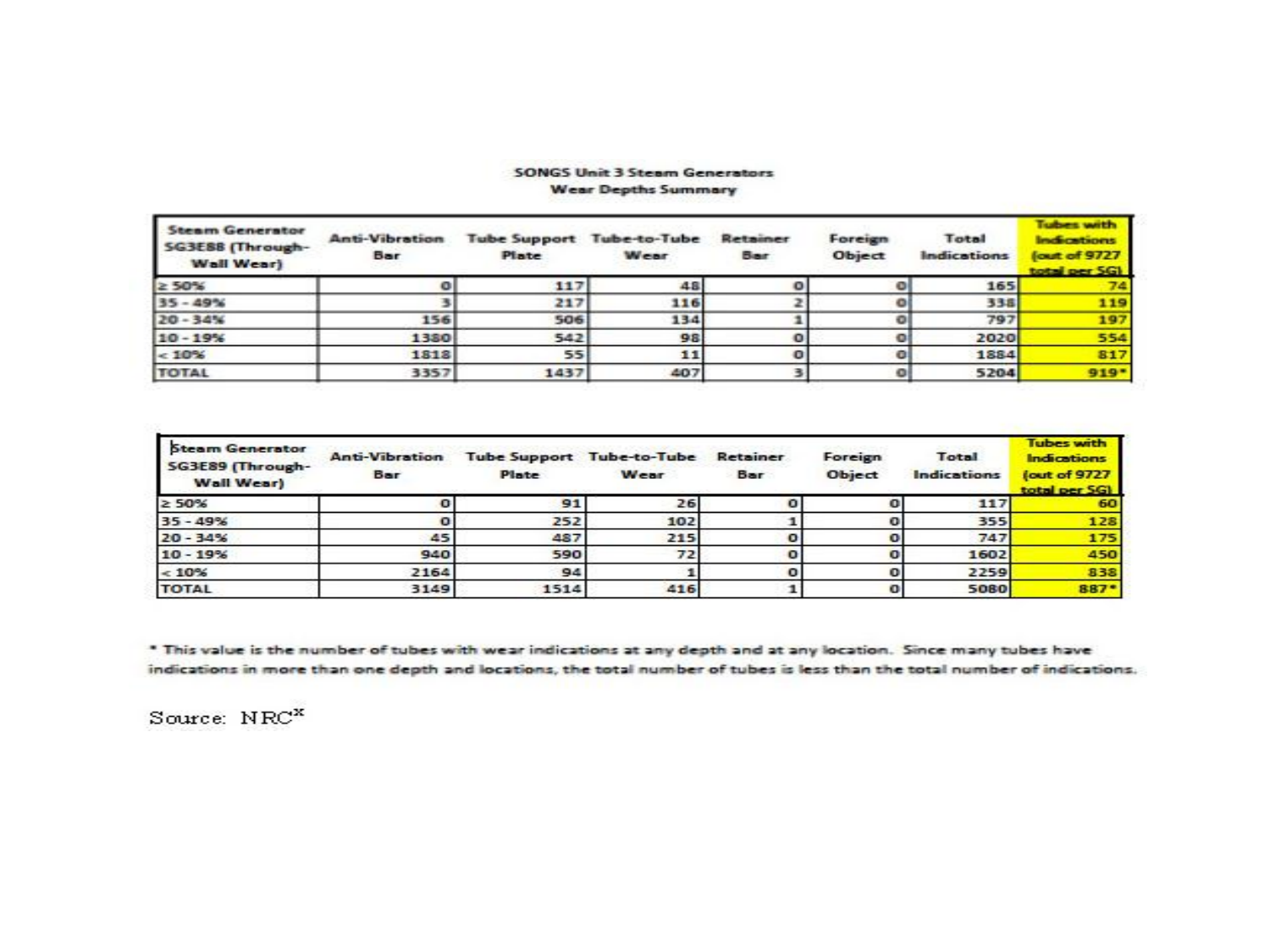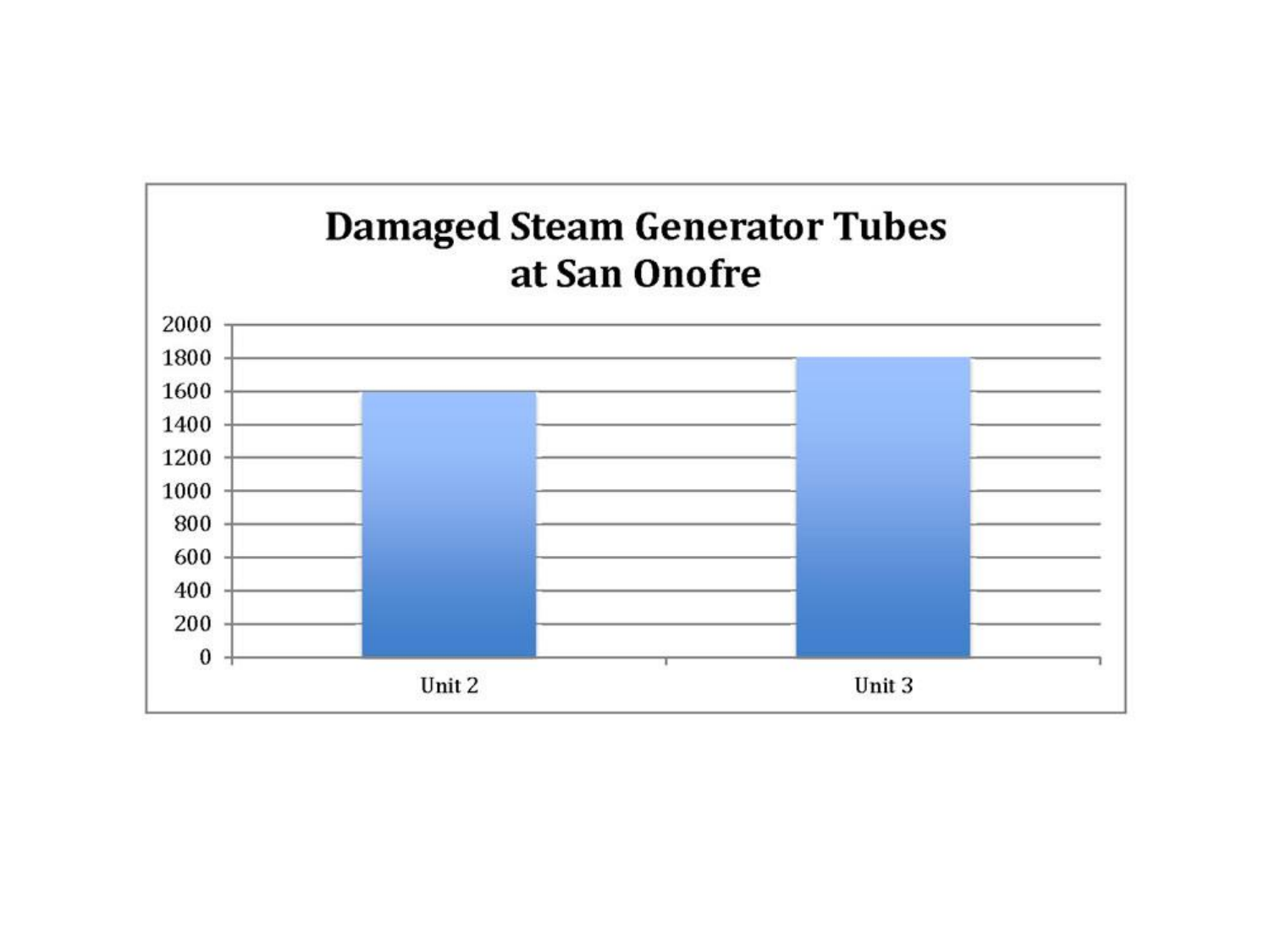### "The nature of the support structure wear is not unusual in new steam generators and is part of the equipment settling in." Source: S. Cal. Edison Press Release, July 13, 2012 Second SCE Assertion: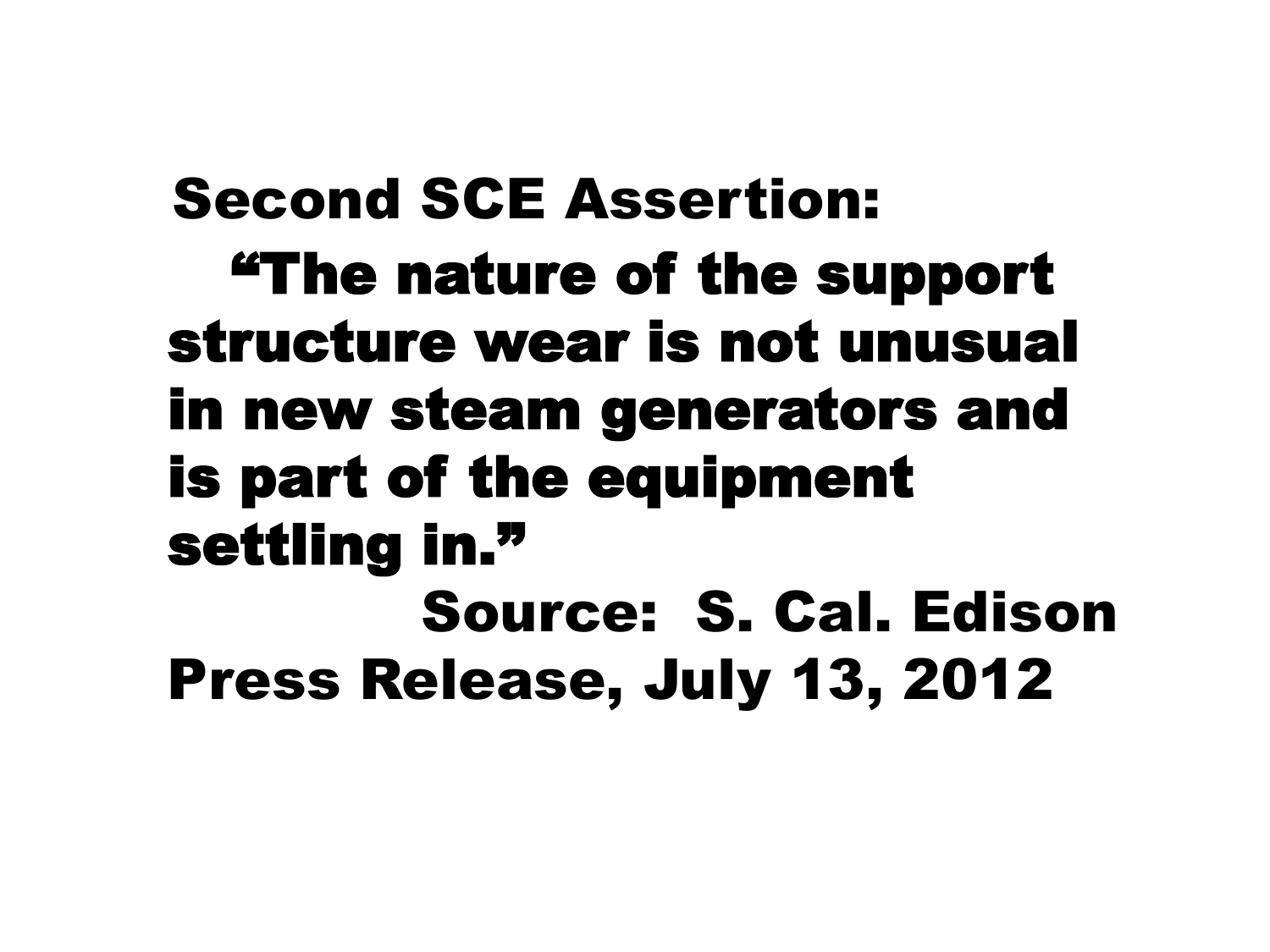|                       | # of Wear          | # of Damaged | # of Tubes |                    |
|-----------------------|--------------------|--------------|------------|--------------------|
| <b>Nuclear Plant</b>  | <b>Indications</b> | <b>Tubes</b> | Plugged    | <b>Total Tubes</b> |
| South Texas 1         | о                  | о            | о          | 31,540             |
| South Texas 2         | 0                  | о            | о          | 30,340             |
| Kewaunee              | о                  | 0            | $\Omega$   | 7,184              |
| <b>Shearon Harris</b> | O                  | о            | O          | 18,921             |
| Ft. Calhoun           | 0                  | O            | O          | 10,400             |
| Farley 1              | 0                  | 0            | o          | 10,776             |
| Farley 2              | 0                  | 0            | O          | 10,776             |
| Diablo Canyon 1       |                    |              | о          | 17,776             |
| Diablo Canyon 2       |                    |              | O          | 17,776             |
| Comanche Peak 1       |                    |              | 0          | 22,128             |
| Braidwood 1           |                    |              |            | 26,532             |
| Beaver Valley 1       | $\overline{2}$     |              |            | 10,776             |
| ANO <sub>2</sub>      | 3                  | З            | o          | 21,274             |
| Palo Verde 1          | 4                  | 4            | 0          | 25,160             |
| Watts Bar 1           | 9                  | 6            | 7          | 20,512             |
| Seguoyah 1            | 11                 | 11           | 11         | 19,932             |
| St. Lucie 1           | 19                 | 17           | 11         | 17,046             |
| Palo Verde 2          | 81                 | 48           | 15         | 25,160             |
| Prairie Island        | 104                | 67           | 6          | 9,736              |
| Palo Verde 3          | 140                | 68           | 4          | 25,160             |
| Calvert Cliffs 1      | 189                | 166          | O          | 16,942             |
| Calvert Cliffs 2      | 200                | 170          | 29         | 16,942             |
| Callaway              | 214                | 36           | $\circ$    | 22,144             |
| Salem <sub>2</sub>    | 1,567              | 591          | 10         | 20,192             |
| <b>San Onofre 2</b>   | 4,721              | 1,595        | 510        | 19,454             |
| St. Lucie 2           | 5,994              | 2,174        | 14         | 17,998             |
| <b>San Onofre 3</b>   | 10,284             | 1806         | 807        | 19,454             |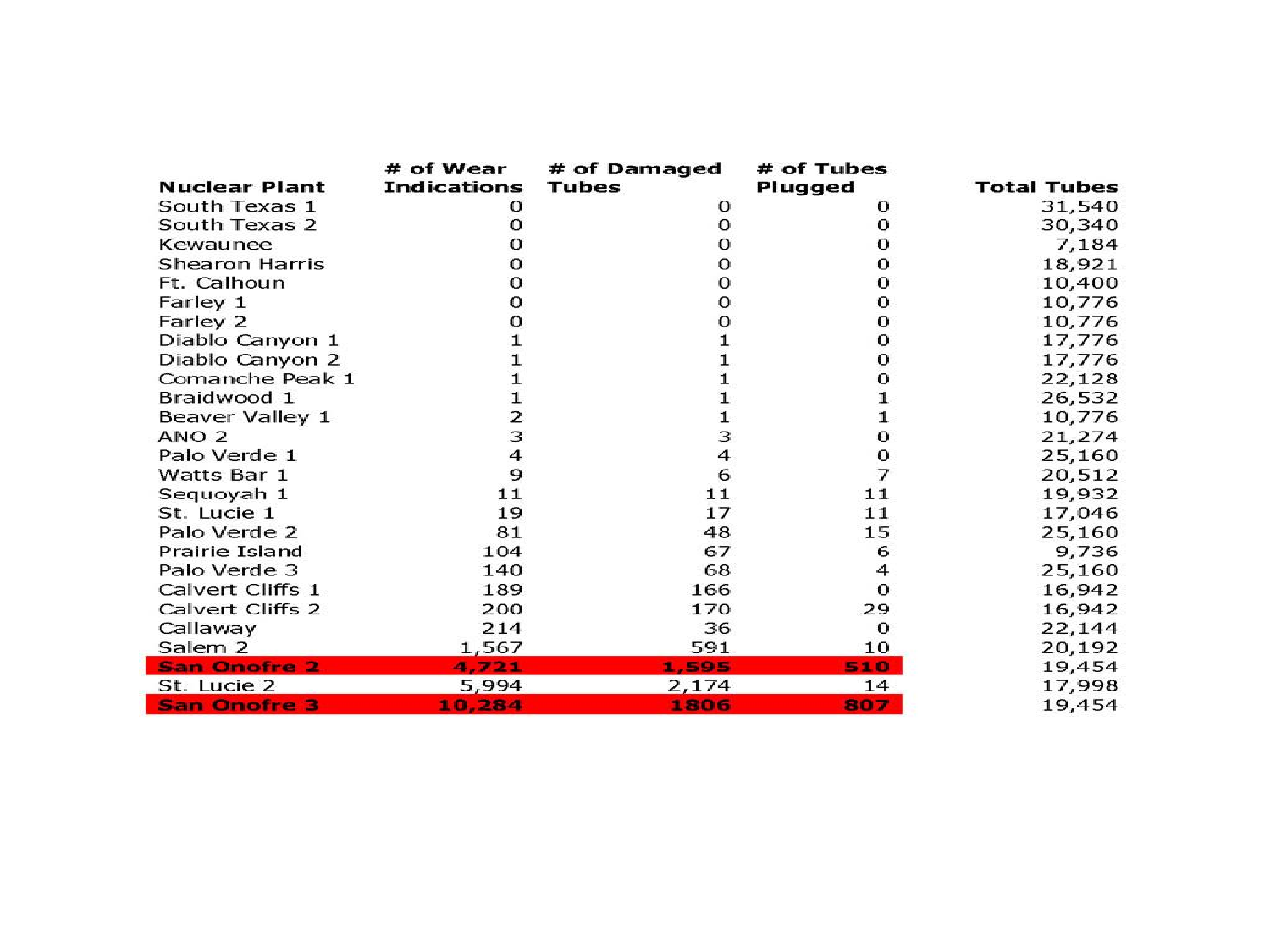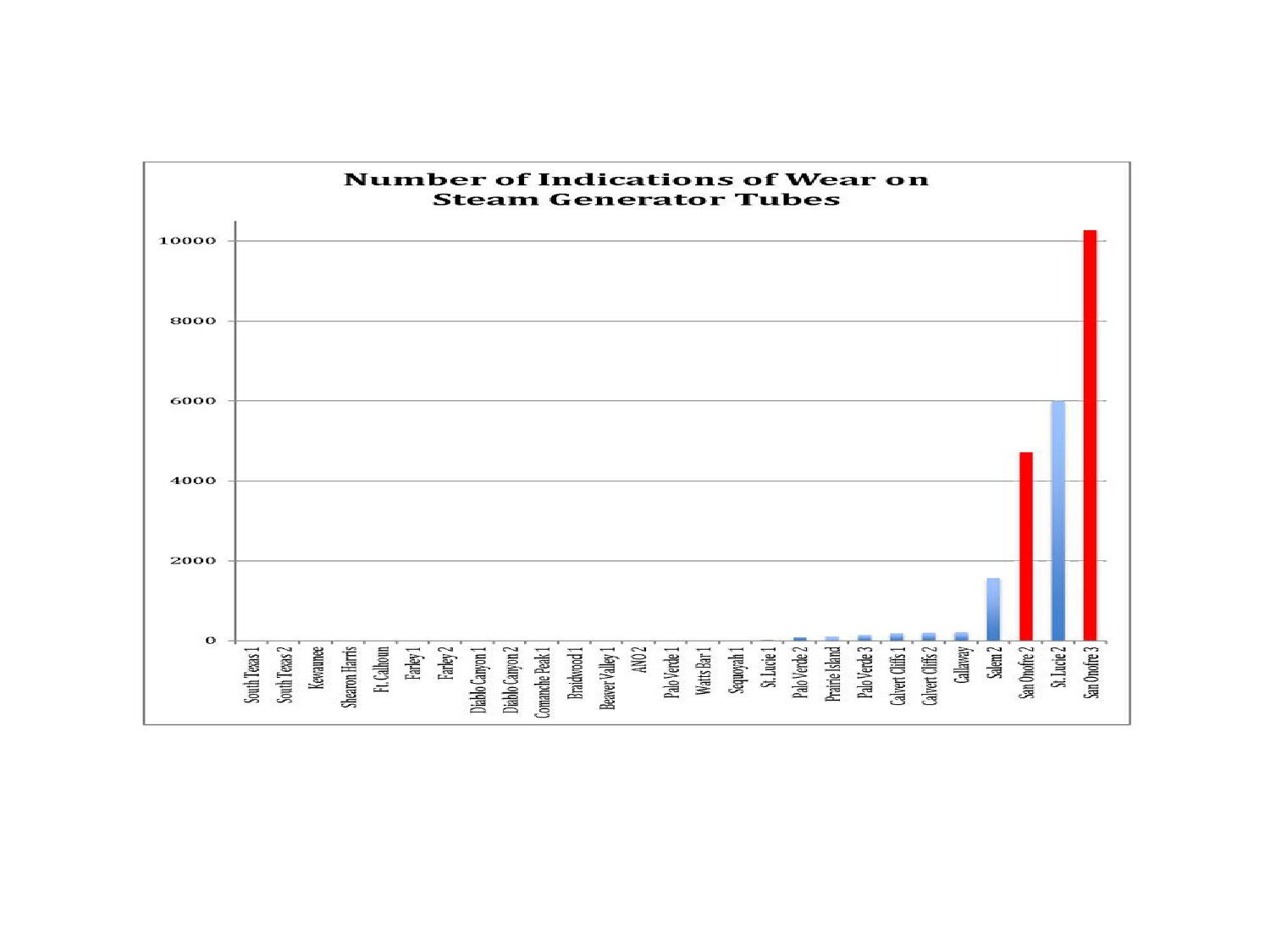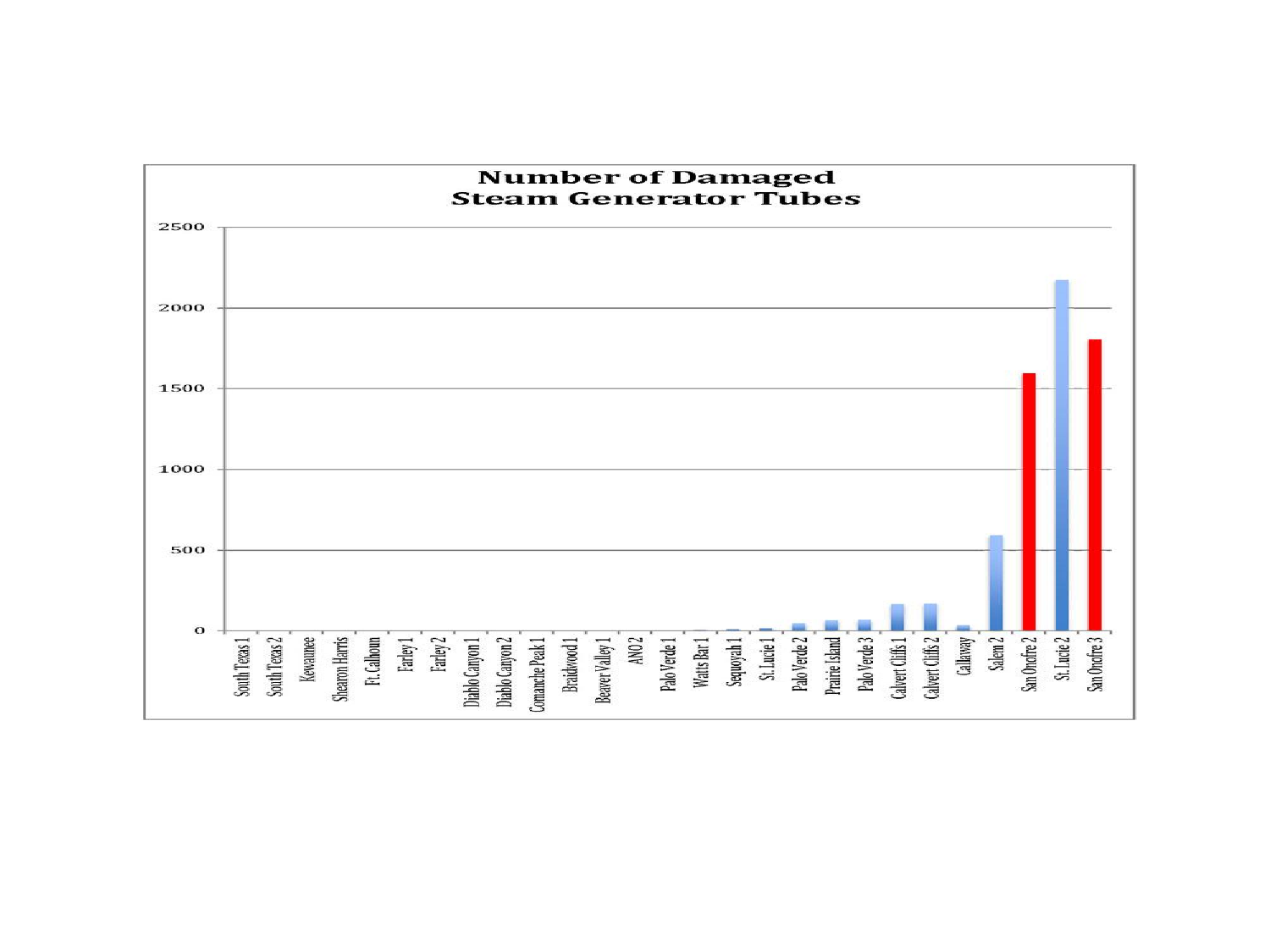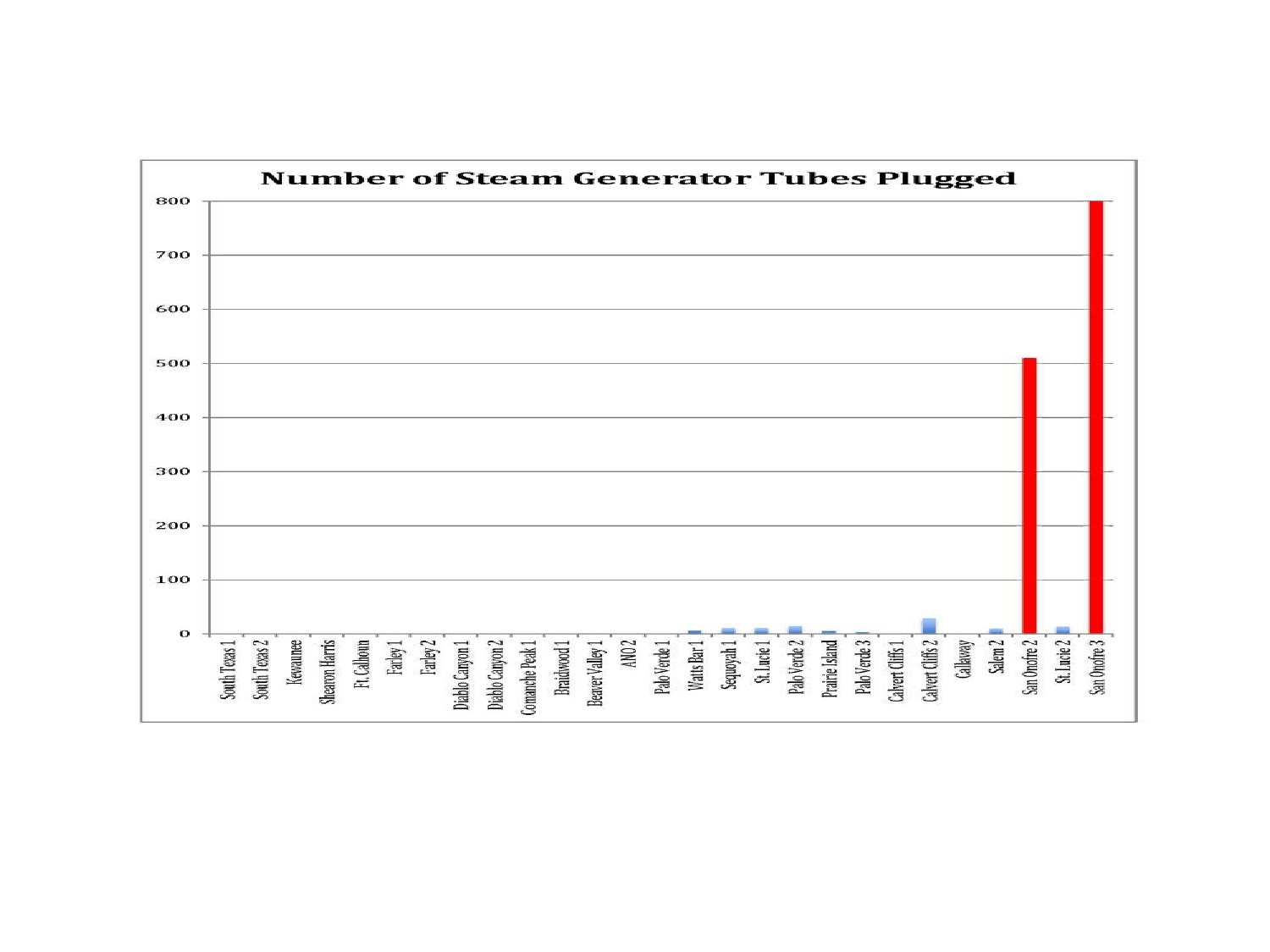### THE MEDIAN NUMBER OF STEAM GENERATOR TUBES SHOWING WEAR AFTER ONE CYCLE OF OPERATION NATIONALLY IS— FOUR.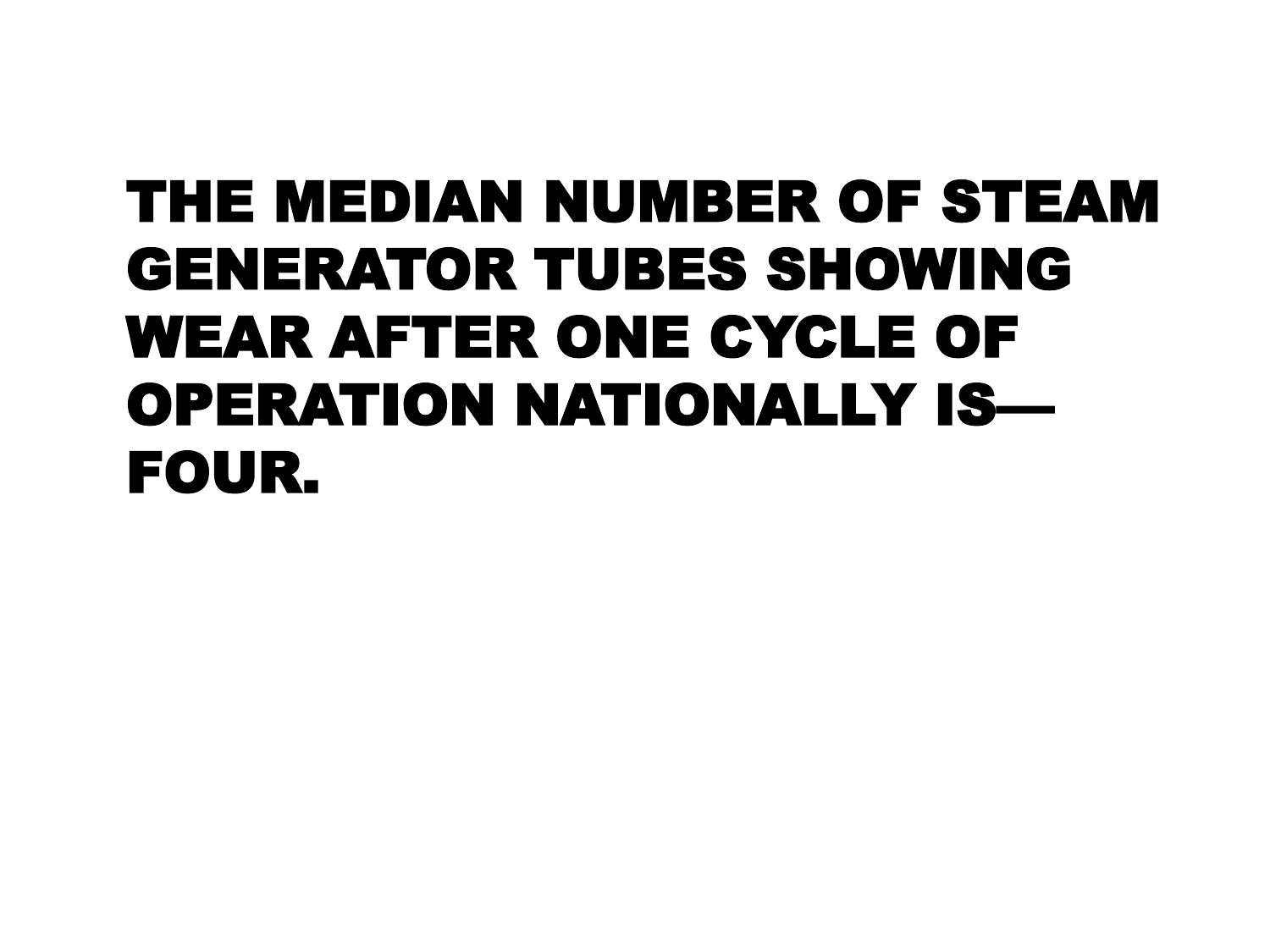#### SAN ONOFRE UNIT 2 HAD 1595 DAMAGED TUBES, APPROXIMATELY 400 TIMES THE MEDIAN. SAN ONOFRE UNIT 3 HAD 1806.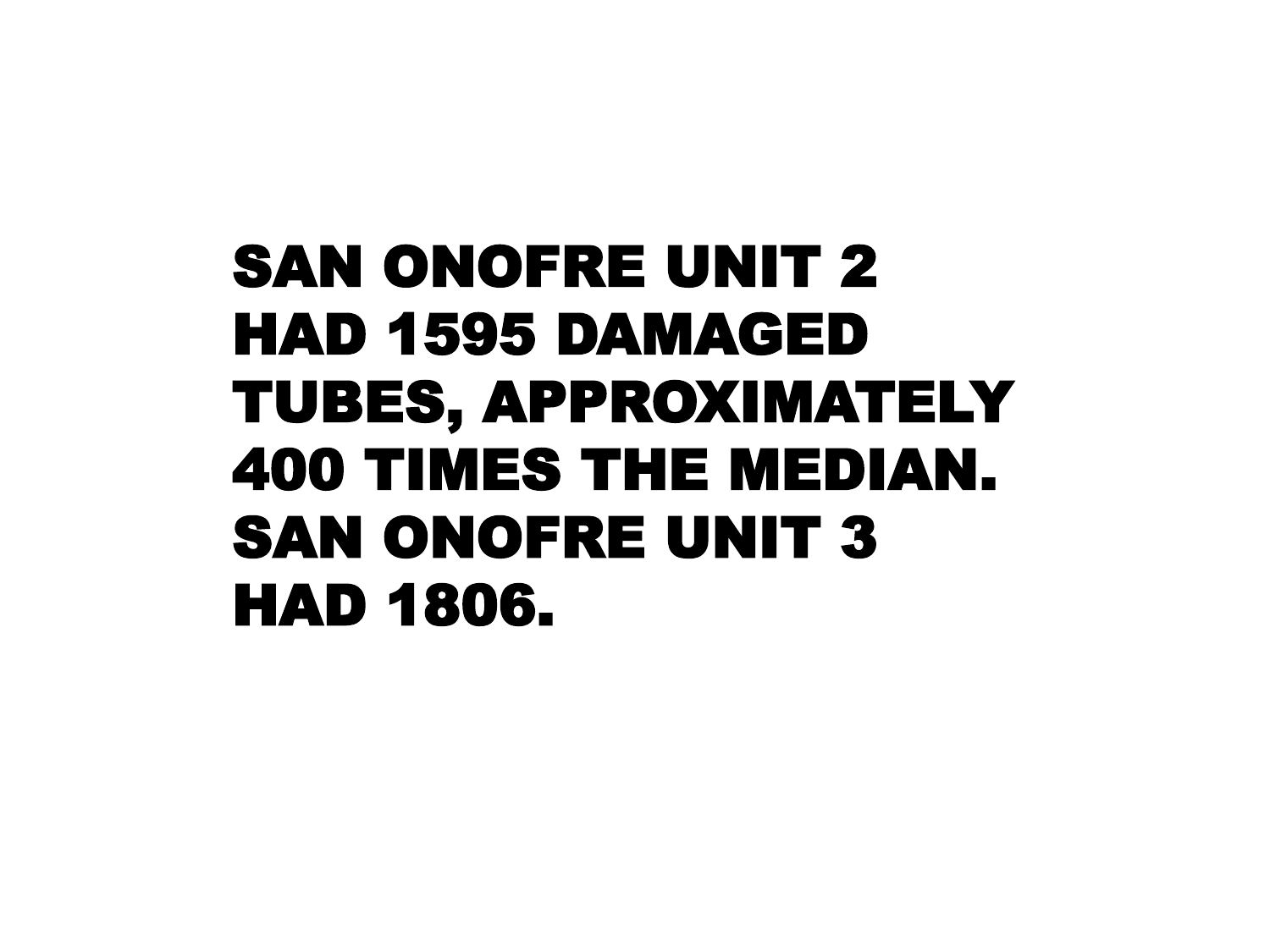### THE MEDIAN NUMBER OF WEAR INDICATIONS ON STEAM GENERATOR TUBES AFTER ONE CYCLE OF OPERATION IS— FOUR.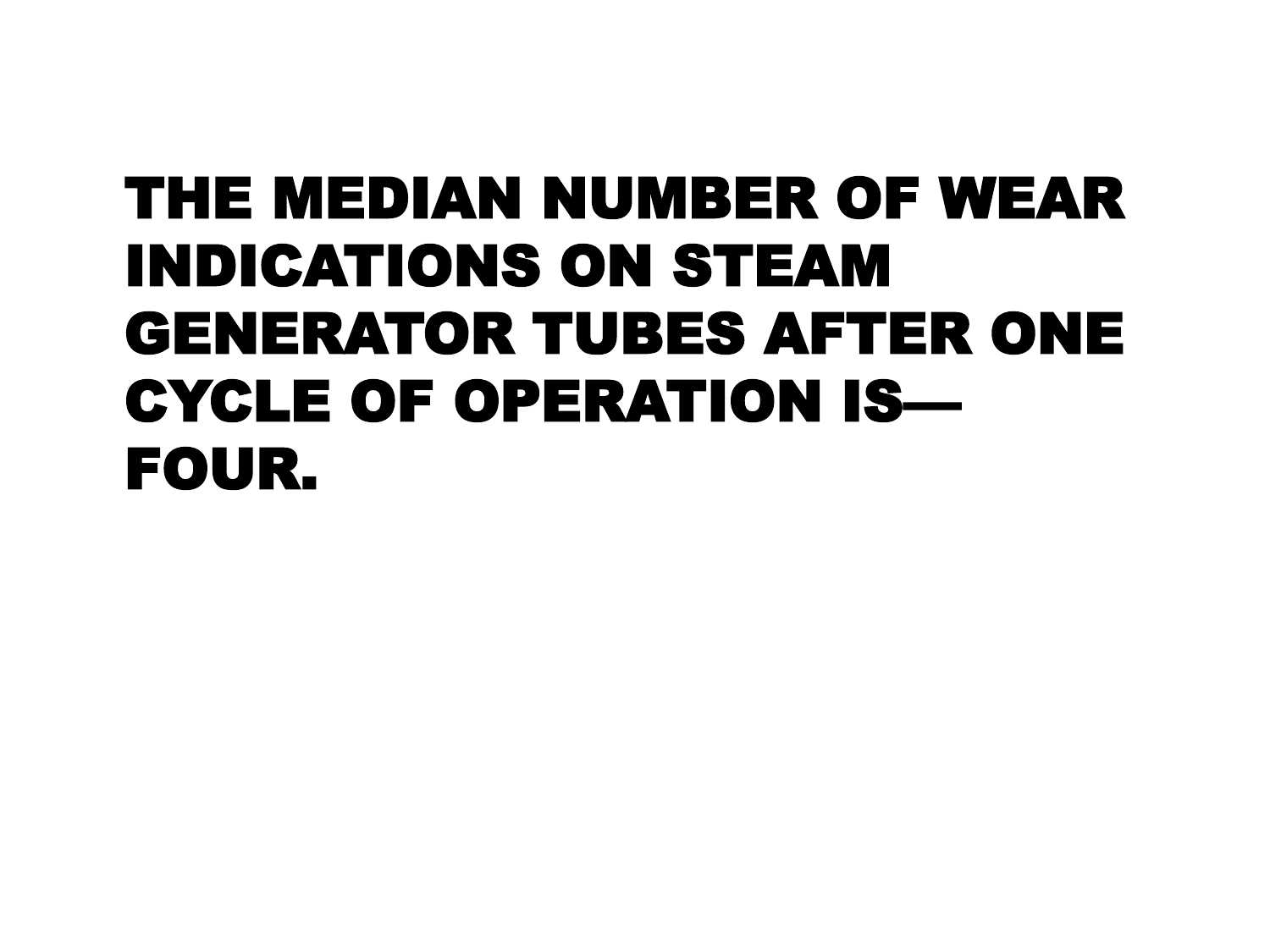### SAN ONOFRE UNIT 2 HAD 4721, GREATER THAN A THOUSAND TIMES MORE. SAN ONOFRE UNIT 3 HAD 10,284.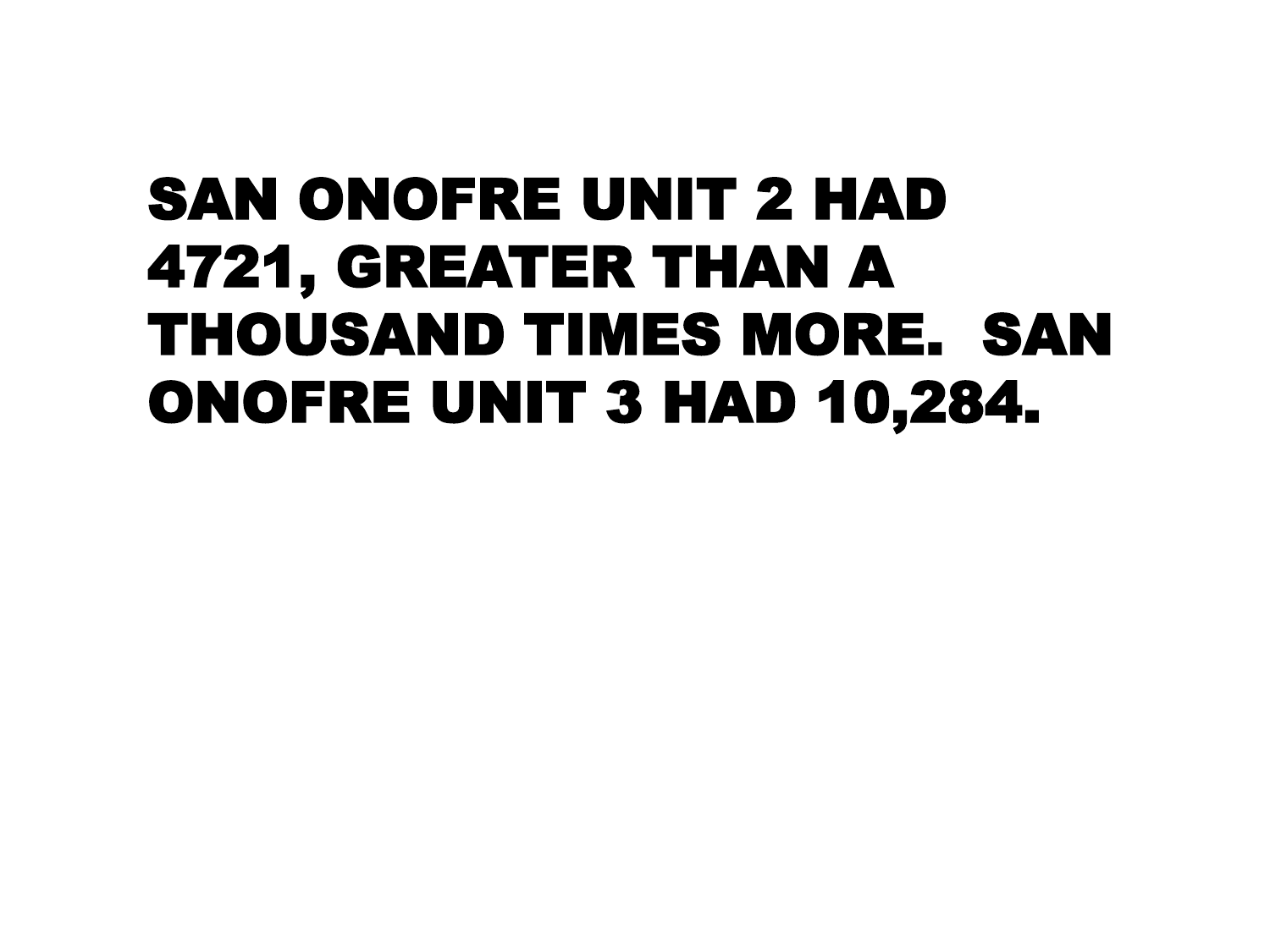### THE MEDIAN NUMBER OF STEAM GENERATOR TUBES THAT WERE PLUGGED AFTER ONE CYCLE OF OPERATION IS— ZERO.

### SAN ONOFRE UNIT 2 HAD 510; UNIT 3 HAD 807.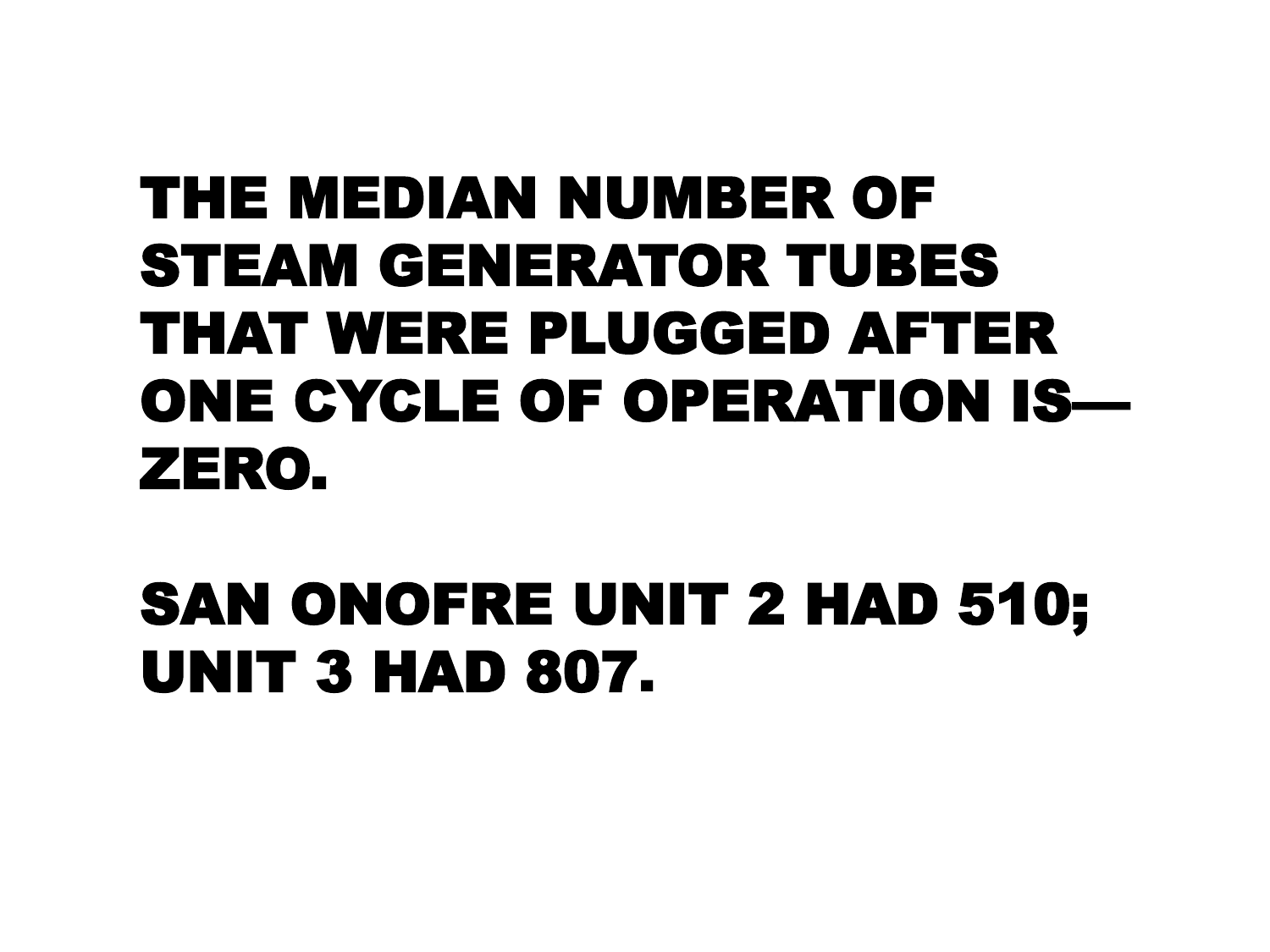## SCE's CAL Response States: "The actions to operate at reduced power and shut down for a mid-cycle inspection within 150 cumulative days of operation are interim compensatory actions.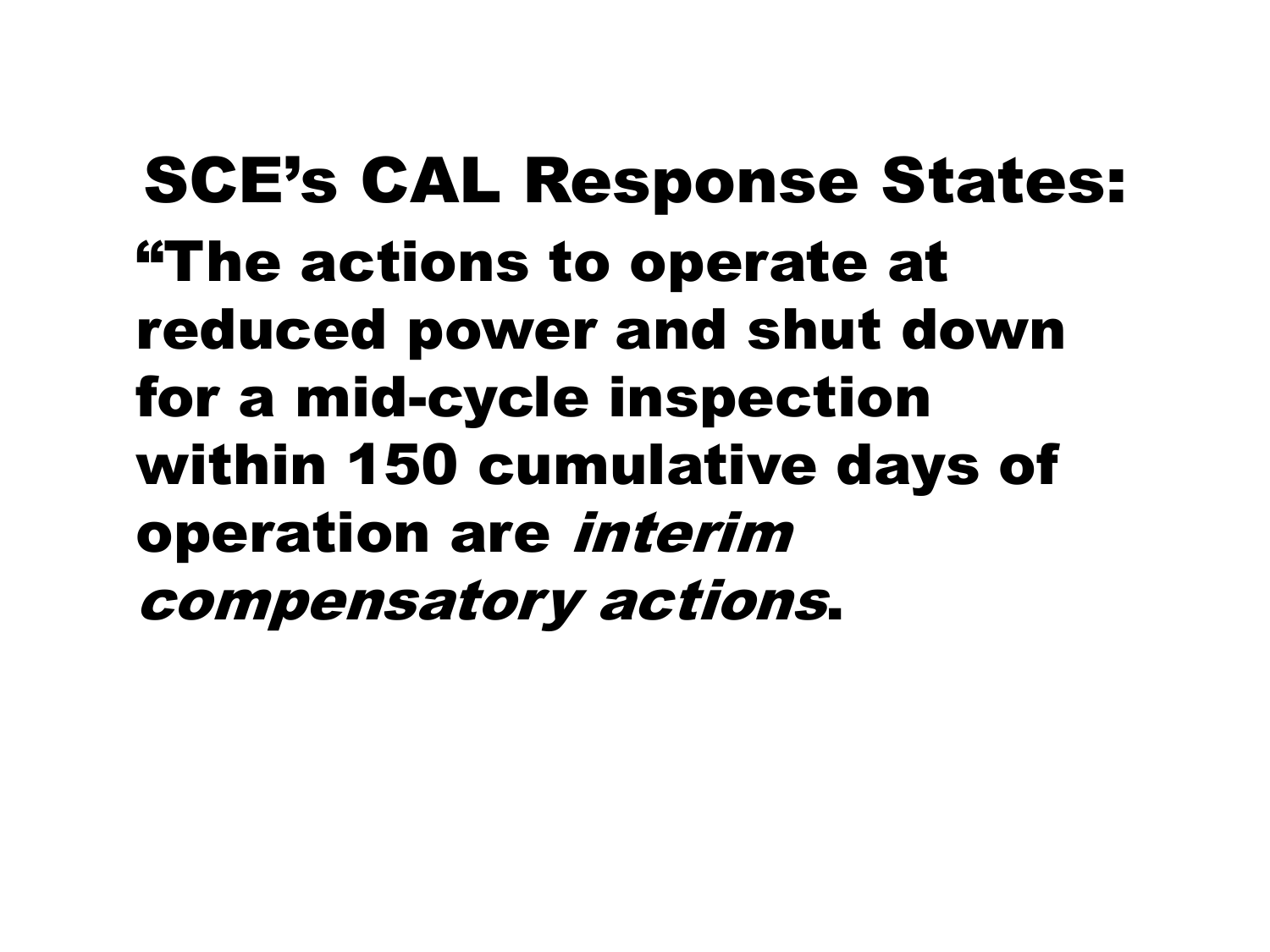#### "SCE will reevaluate these actions during the mid-cycle inspection based on the data obtained during the inspections.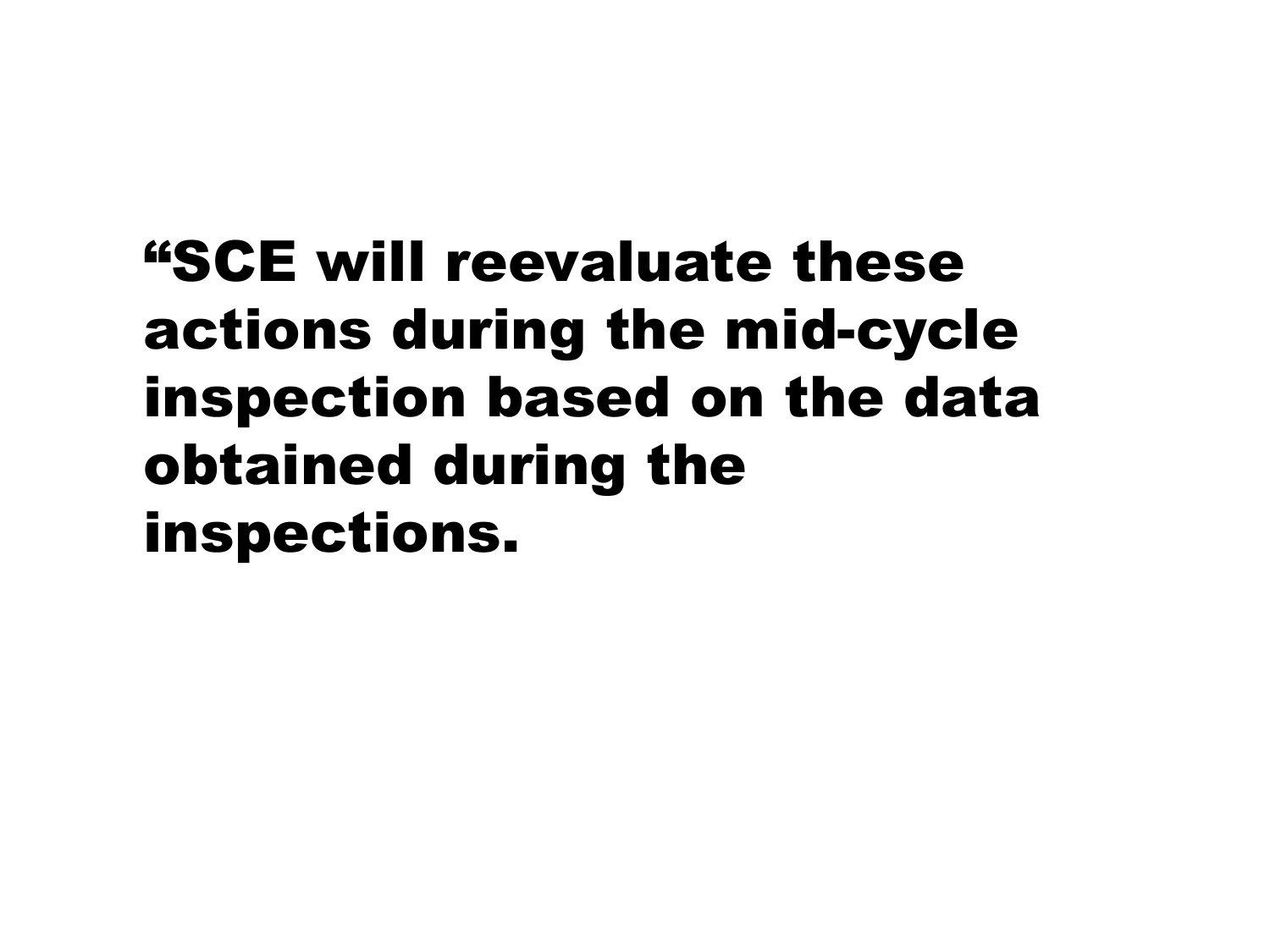## "In addition, SCE has established a project team to develop and implement a long term plan for repairing the SGs." (emphasis added)